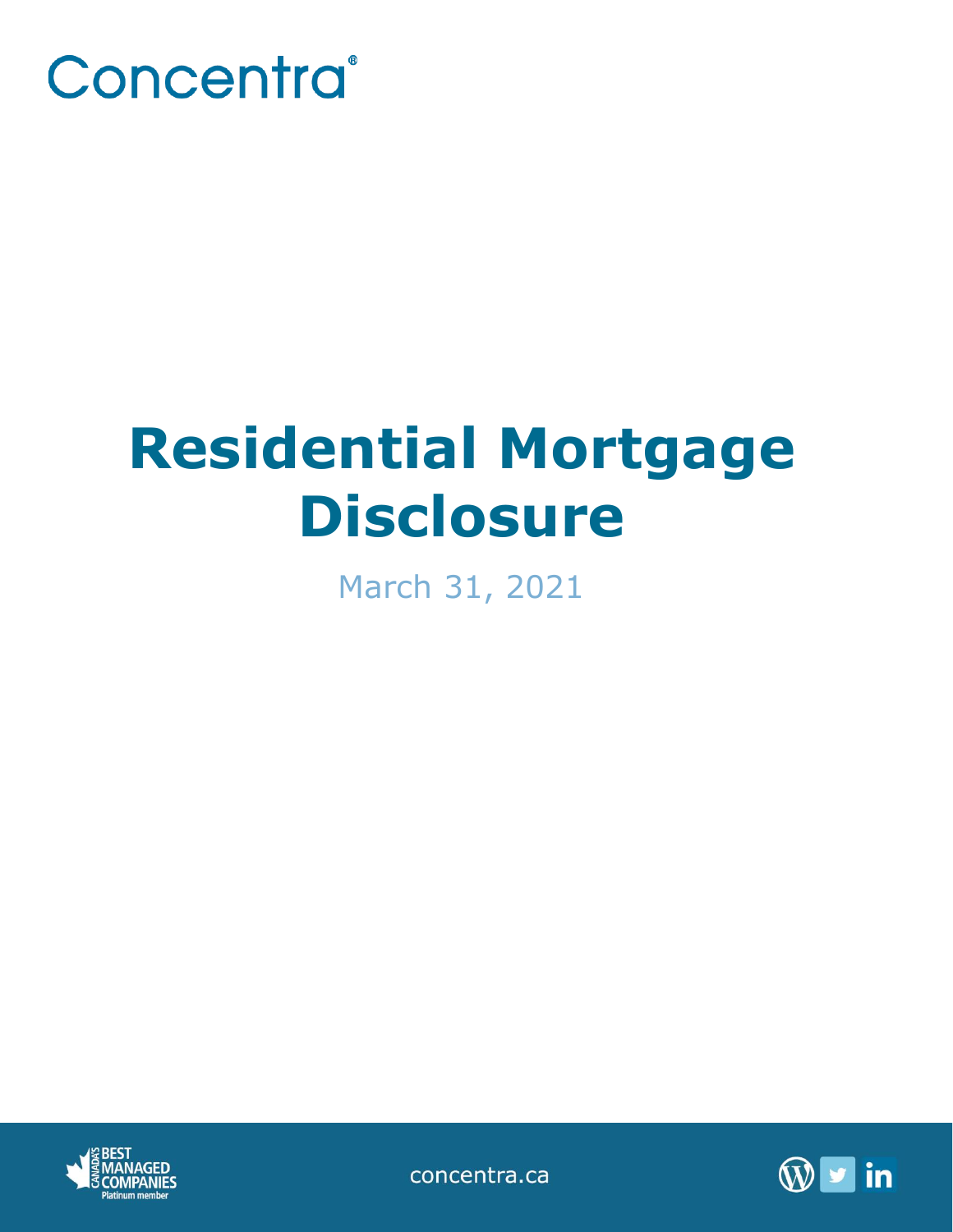## **March 31, 2021 Residential Mortgage Disclosure**

In accordance with the *Office of the Superintendent of Financial Institutions Canada (OSFI) Guideline B20 – Residential Mortgage Underwriting Practices and Procedures* issued June 2012, additional disclosure is provided regarding the company's residential mortgage exposure.

The company is limited to providing residential real estate loans of no more than 80% of the collateral value. Lending at a higher loan-to-value (LTV) is permitted but requires default insurance. This insurance is contractual coverage of the eligible facilities that protects the company's real estate secured lending portfolio against potential losses caused by borrower default. It is provided by either government backed entities or other approved private mortgage insurers.

On an annual basis the company performs a stress test to determine the impact of a significant decline in house prices on the residential mortgage portfolio. Due to the high percentage of insured residential mortgages held on the balance sheet and the increase in house prices since initial underwriting, there is very little impact to the company's capital position from this stress event.

#### **Residential mortgages and home equity lines of credit (insured vs. uninsured)** *(1)*

The following table presents amounts of insured and uninsured residential mortgages and home equity lines of credit (HELOCs), by geographic regions.

|                            | March 31, 2021               |       |                  |                          |                |                          |                  |       |               |       |                  |       |
|----------------------------|------------------------------|-------|------------------|--------------------------|----------------|--------------------------|------------------|-------|---------------|-------|------------------|-------|
|                            | <b>Residential Mortgages</b> |       |                  |                          | <b>HELOCS</b>  |                          |                  |       | <b>Total</b>  |       |                  |       |
|                            | Insured <sup>(2)</sup>       |       | <b>Uninsured</b> |                          |                | Insured <sup>(2)</sup>   | <b>Uninsured</b> |       | Insured $(2)$ |       | <b>Uninsured</b> |       |
|                            | \$                           | %     | \$               | $\frac{0}{0}$            | \$             | %                        | \$               | %     | \$            | %     | \$               | %     |
| Province $(3)$             |                              |       |                  |                          |                |                          |                  |       |               |       |                  |       |
| Atlantic                   | 307,363                      | 6.45  | 10,455           | 0.45                     | $\overline{a}$ | $\sim$                   | 5,106            | 2.71  | 307,363       | 6.45  | 15,561           | 0.63  |
| Quebec                     | 8,564                        | 0.18  | 5                | $\overline{\phantom{a}}$ |                |                          |                  |       | 8,564         | 0.18  | 5                |       |
| Ontario                    | 2,026,086                    | 42.52 | 1,909,508        | 83.52                    | $\overline{a}$ | $\blacksquare$           | 89,596           | 47.57 | 2,026,086     | 42.52 | 1,999,104        | 80.78 |
| Prairies &<br>Territories  | 1,763,423                    | 37.01 | 170,293          | 7.45                     |                | $\overline{\phantom{a}}$ | 28,692           | 15.23 | 1,763,423     | 37.00 | 198,985          | 8.04  |
| <b>British</b><br>Columbia | 659,678                      | 13.84 | 196,125          | 8.58                     | 402            | 100.00                   | 64,962           | 34.49 | 660,080       | 13.85 | 261,087          | 10.55 |
| Total                      | 4,765,114                    | 100   | 2,286,386        | 100                      | 402            | 100                      | 188,356          | 100   | 4,765,516     | 100   | 2,474,742        | 100   |

(Thousands of Canadian dollars, except percentage amounts)

*(1) This table was prepared based on the disclosure requirements contained in OSFI's B-20 Guideline. All reverse mortgages secured by residential property are considered to be HELOC.*

*(2) Default insurance is contractual coverage of eligible facilities whereby the company's exposure to real estate secured lending is protected against potential shortfalls caused by borrower default. This insurance is provided by either government backed or other private mortgage default insurers. (3) The province represents the location of the property in Canada. There are no foreign operations.*



**\_\_\_\_\_\_\_\_\_\_\_\_\_\_\_\_\_\_\_\_\_\_\_\_\_\_\_\_\_\_\_\_\_\_\_\_\_\_\_\_\_\_\_\_**